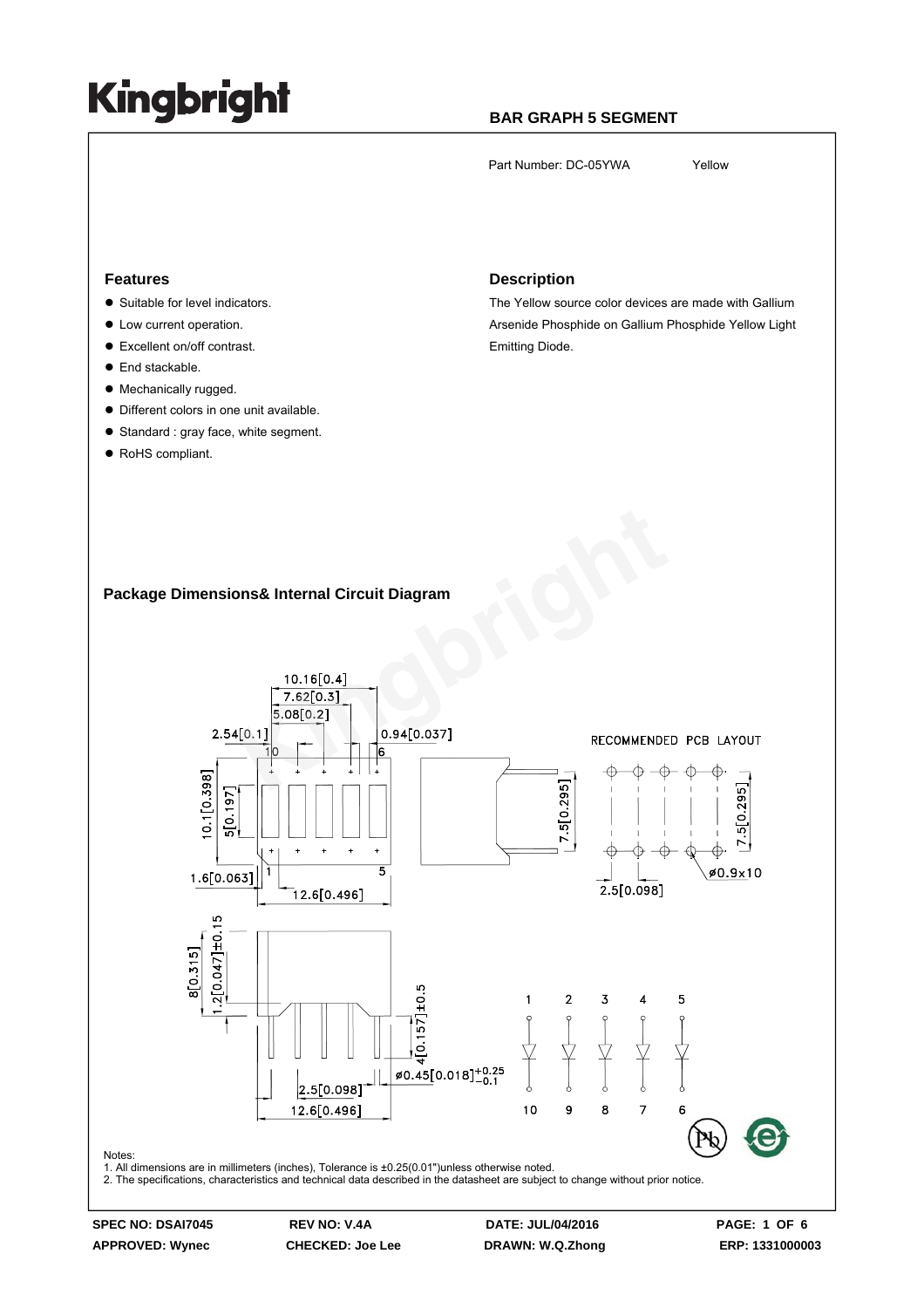| <b>Selection Guide</b> |                                  |                |                        |       |                    |  |  |  |  |  |
|------------------------|----------------------------------|----------------|------------------------|-------|--------------------|--|--|--|--|--|
| Part No.               | <b>Emitting Color (Material)</b> | Lens Type      | Iv (ucd) [1]<br>@ 10mA |       | <b>Description</b> |  |  |  |  |  |
|                        |                                  |                | Min.                   | Typ.  |                    |  |  |  |  |  |
| DC-05YWA               | Yellow (GaAsP/GaP)               | White Diffused | 2200                   | 9000  | 5 Segment          |  |  |  |  |  |
|                        |                                  |                | *900                   | *2400 | Bar graph-Display  |  |  |  |  |  |

Notes:

1. Luminous intensity / luminous Flux: +/-15%.

\* Luminous intensity value is traceable to CIE127-2007 standards.

#### **Electrical / Optical Characteristics at TA=25°C**

| Symbol                                                                                                                                                                                                                                                                                        | <b>Parameter</b>         | <b>Emitting Color</b> | Typ. | Max. | Units | <b>Test Conditions</b> |  |  |  |
|-----------------------------------------------------------------------------------------------------------------------------------------------------------------------------------------------------------------------------------------------------------------------------------------------|--------------------------|-----------------------|------|------|-------|------------------------|--|--|--|
| λpeak                                                                                                                                                                                                                                                                                         | Peak Wavelength          | Yellow                | 590  |      | nm    | $IF=10mA$              |  |  |  |
| <b>AD</b> [1]                                                                                                                                                                                                                                                                                 | Dominant Wavelength      | Yellow                | 588  |      | nm    | $IF=10mA$              |  |  |  |
| $\Delta\lambda$ 1/2                                                                                                                                                                                                                                                                           | Spectral Line Half-width | Yellow                | 35   |      | nm    | $IF=10mA$              |  |  |  |
| C                                                                                                                                                                                                                                                                                             | Capacitance              | Yellow                | 20   |      | pF    | $V_F = 0V$ ; f = 1MHz  |  |  |  |
| <b>VF</b> [2]                                                                                                                                                                                                                                                                                 | <b>Forward Voltage</b>   | Yellow                | 1.95 | 2.5  | v     | $IF=10mA$              |  |  |  |
| lR.                                                                                                                                                                                                                                                                                           | <b>Reverse Current</b>   | Yellow                |      | 10   | uA    | $VR=5V$                |  |  |  |
| Notes:<br>1. Wavelength: +/-1nm.<br>2. Forward Voltage: +/-0.1V.<br>3. Wavelength value is traceable to CIE127-2007 standards.<br>4. Excess driving current and / or operating temperature higher than recommended conditions may result in severe light degradation or<br>premature failure. |                          |                       |      |      |       |                        |  |  |  |

### **Absolute Maximum Ratings at TA=25°C**

| <b>Parameter</b>                       | <b>Values</b>                      | <b>Units</b> |  |
|----------------------------------------|------------------------------------|--------------|--|
| Power dissipation                      | 75                                 | mW           |  |
| DC Forward Current                     | 30                                 | mA           |  |
| Peak Forward Current [1]               | 140                                | mA           |  |
| Reverse Voltage                        | 5                                  |              |  |
| Operating / Storage Temperature        | $-40^{\circ}$ C To $+85^{\circ}$ C |              |  |
| Lead Solder Temperature <sup>[2]</sup> | 260°C For 3-5 Seconds              |              |  |

Notes:

1. 1/10 Duty Cycle, 0.1ms Pulse Width.

2. 2mm below package base.

3. Relative humidity levels maintained between 40% and 60% in production area are recommended to avoid the build-up of static electricity – Ref JEDEC/JESD625-A and JEDEC/J-STD-033.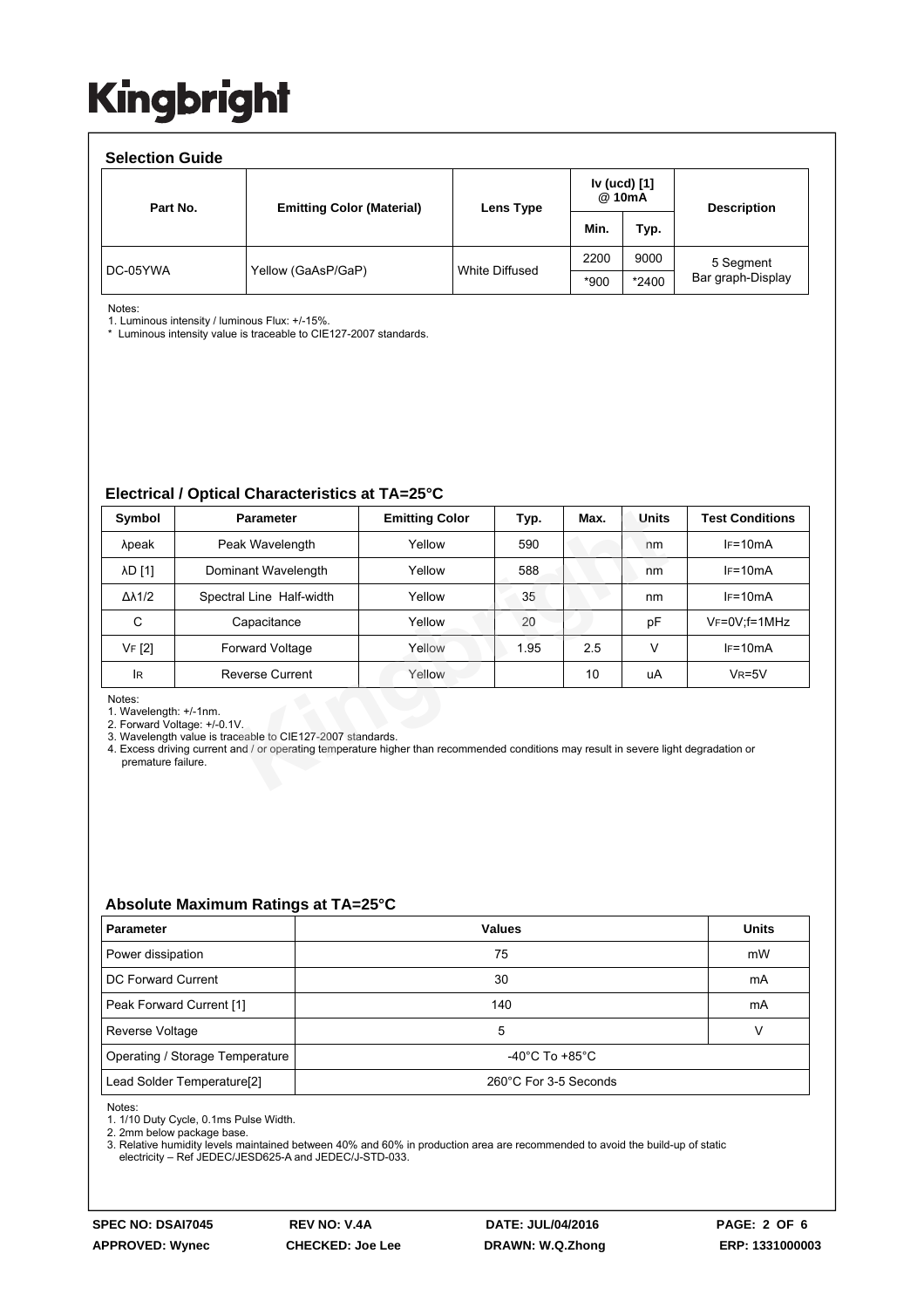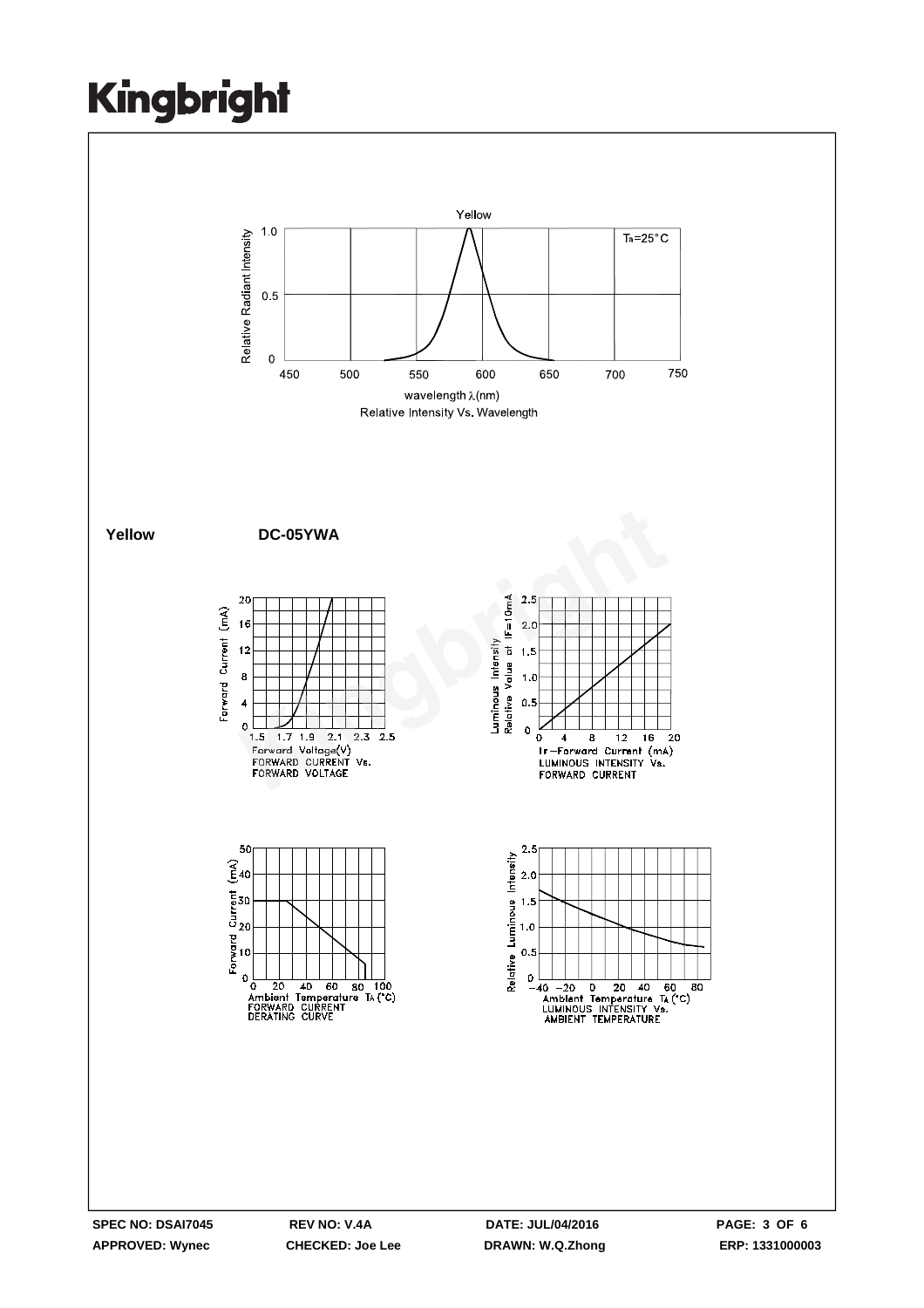

### **Terms and conditions for the usage of this document**

- 1. The information included in this document reflects representative usage scenarios and is intended for technical reference only.
- 2. The part number, type, and specifications mentioned in this document are subject to future change and improvement without notice. Before production usage customer should refer to the latest datasheet for the updated specifications.
- 3. When using the products referenced in this document, please make sure the product is being operated within the environmental and electrical limits specified in the datasheet. If customer usage exceeds the specified limits, Kingbright will not be responsible for any subsequent issues.
- 4. The information in this document applies to typical usage in consumer electronics applications. If customer's application has special reliability requirements or have life-threatening liabilities, such as automotive or medical usage, please consult with Kingbright representative for further assistance.
- 5. The contents and information of this document may not be reproduced or re-transmitted without permission by Kingbright.
- 6. All design applications should refer to Kingbright application notes available at http://www.kingbright.com/application\_notes

**SPEC NO: DSAI7045 REV NO: V.4A DATE: JUL/04/2016 PAGE: 4 OF 6 APPROVED: Wynec CHECKED: Joe Lee DRAWN: W.Q.Zhong ERP: 1331000003**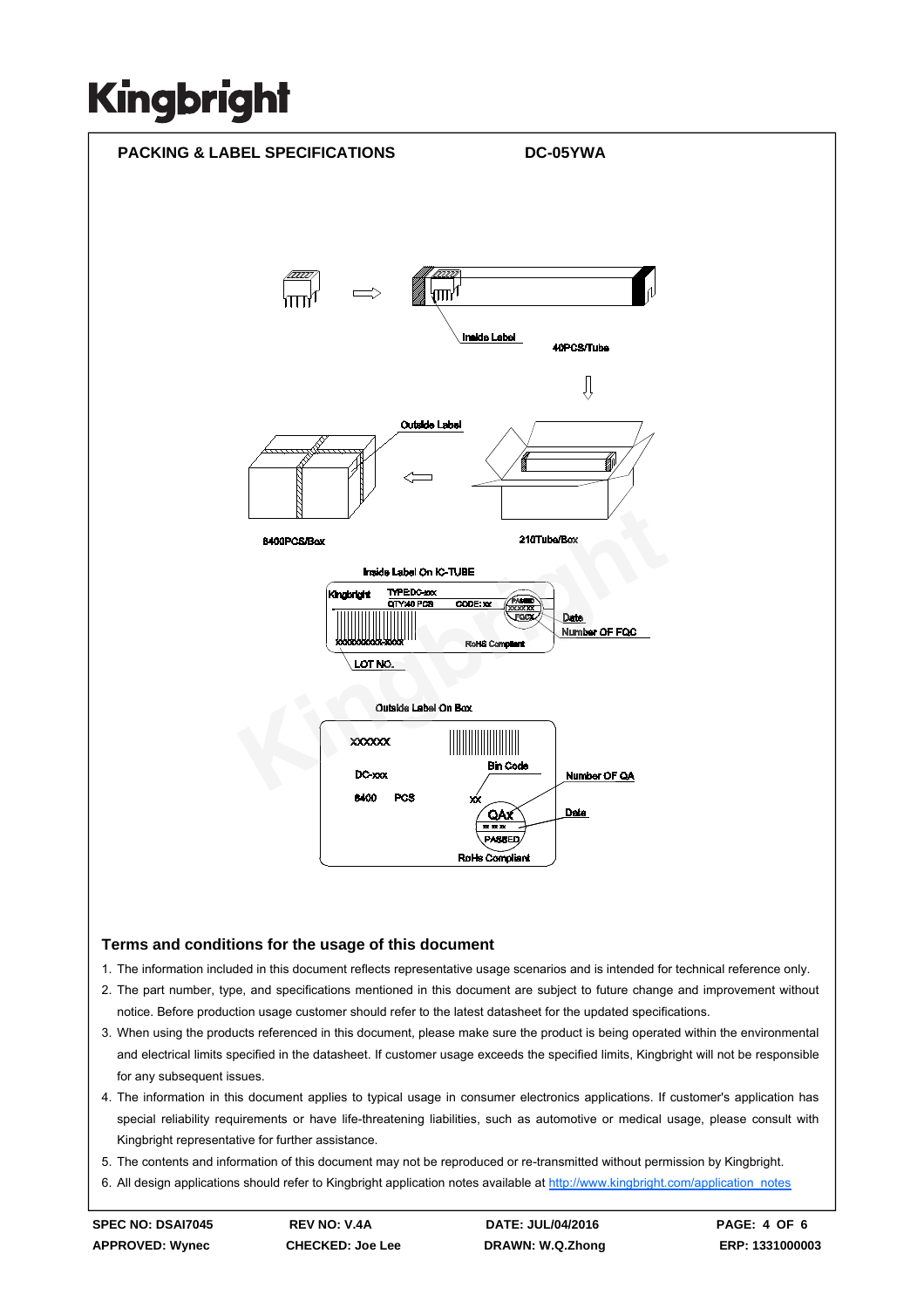